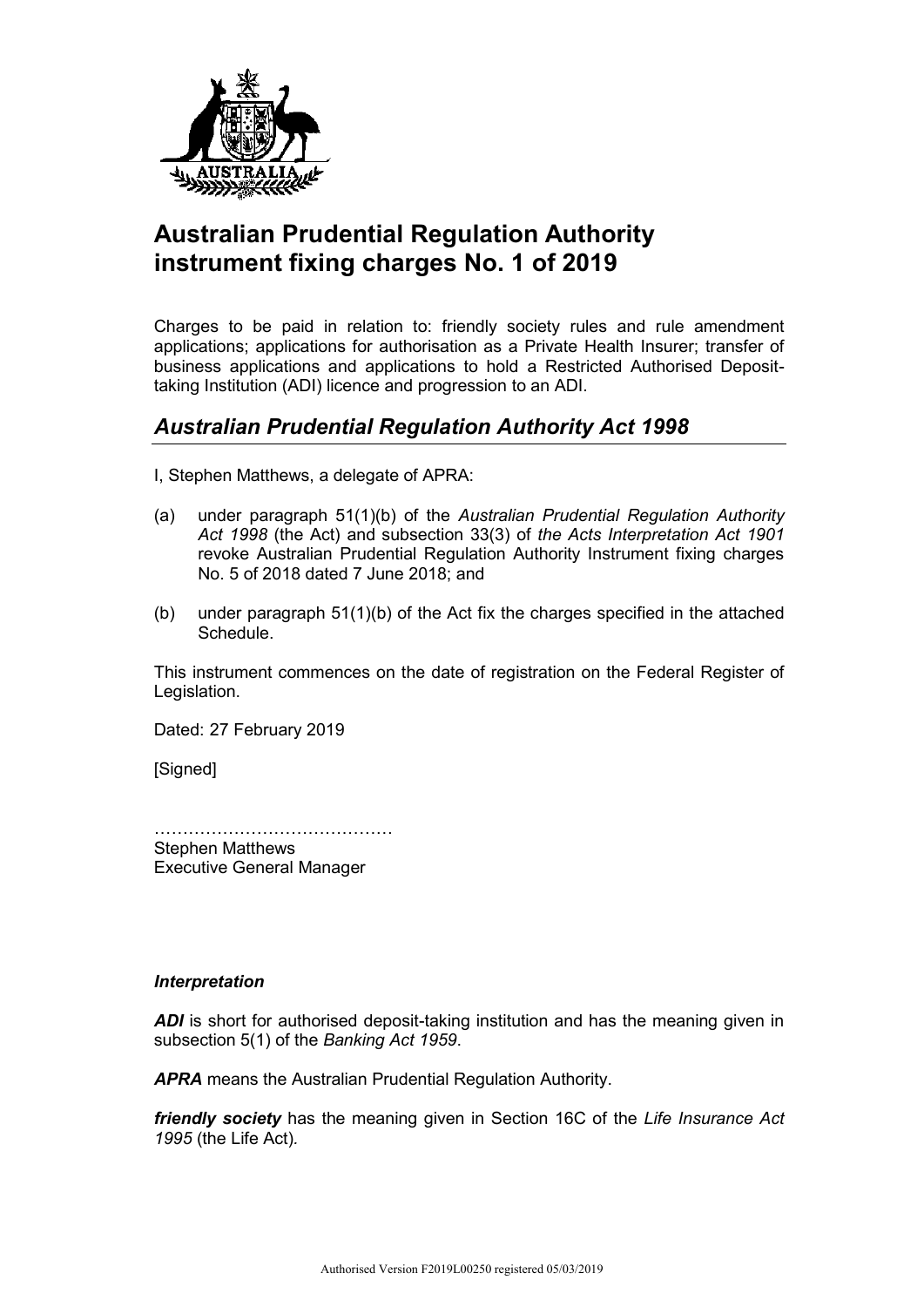*GI* is short for general insurer and has the meaning given in Section 3 of the *Insurance Act 1973.*

*LI* is short for *life company* and has the meaning given in the Dictionary in the Schedule of the Life Act

*private health insurer* has the meaning given in the Dictionary in Schedule 1 of *the Private Health Insurance Act 2007.*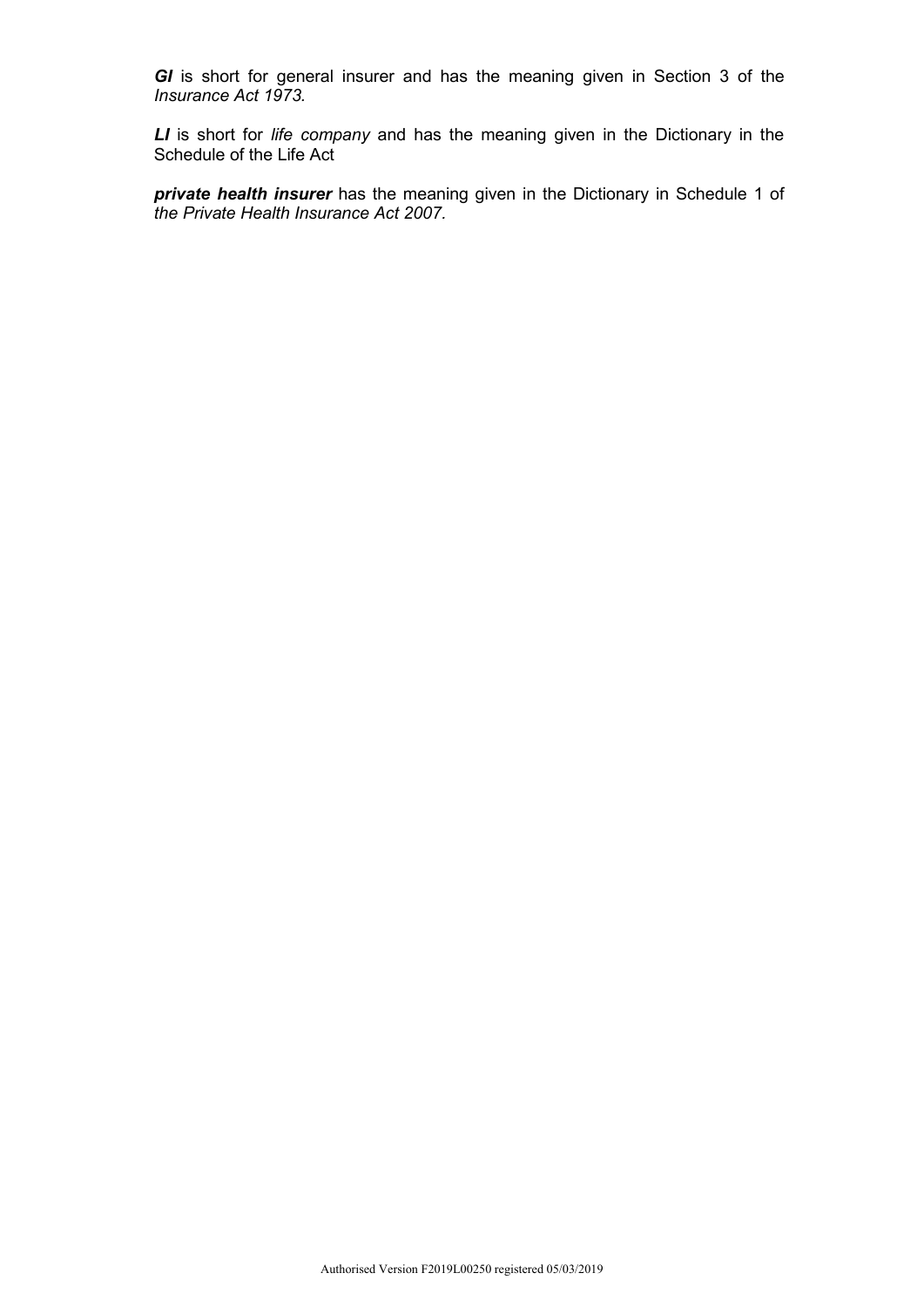## **Schedule of charges**

| Item                    | Application for which the charge is imposed                                                                                                                                                                                                                                                                                                                                                                                                                                   | <b>Amount</b><br>of charge<br>(GST<br>exempt) | <b>Person</b><br>required to<br>pay the<br>charge | When the<br>charge is to<br>be paid   |
|-------------------------|-------------------------------------------------------------------------------------------------------------------------------------------------------------------------------------------------------------------------------------------------------------------------------------------------------------------------------------------------------------------------------------------------------------------------------------------------------------------------------|-----------------------------------------------|---------------------------------------------------|---------------------------------------|
| 1                       | Applications for approval of friendly society rules and<br>rule amendments under sections 16L & 16Q of the Life<br>Insurance Act 1995 (respectively).                                                                                                                                                                                                                                                                                                                         | \$3,000                                       | Applicant                                         | On lodgement<br>of the<br>application |
| $\overline{2}$          | Application for authorisation as a private health insurer<br>under Section 12 of the Private Health Insurance<br>(Prudential Supervision) Act 2015.                                                                                                                                                                                                                                                                                                                           | \$110,000                                     | Applicant                                         | On lodgement<br>of the<br>application |
| $\overline{3}$          | Applications for transfer of business approvals for:<br>GIs under Division 3A of Part III of the Insurance<br>(a)<br>Act 1973;<br>LIs - including friendly societies under Part 9 of<br>(b)<br>the Life Insurance Act 1995;<br>ADIs under section 10 of the Financial Sector<br>(c)<br>(Business Transfer and Group Restructure) Act<br>1999; and<br>private health insurers under Section 33 of the<br>(d)<br>Private Health Insurance (Prudential Supervision)<br>Act 2015. | \$11,000                                      | Applicant <sup>1</sup>                            | On lodgement<br>of the<br>application |
| $\overline{\mathbf{4}}$ | Application for authorisation as an ADI under Section 9<br>of the Banking Act 1959 – where the applicant applies<br>to be authorised to hold a restricted ADI licence.                                                                                                                                                                                                                                                                                                        | \$80,000                                      | Applicant                                         | On lodgement<br>of the<br>application |
| 5                       | Application for authorisation as an ADI under Section 9<br>of the Banking Act 1959 - where the applicant applies<br>to progress from a restricted ADI to an ADI.                                                                                                                                                                                                                                                                                                              | \$30,000                                      | Applicant                                         | On lodgement<br>of the<br>application |

In relation to the Schedule of charges above:

 $\overline{a}$ 

- (a) Each of the charges is GST exempt (see *Note 1* below);
- (b) Subject to paragraph (c) below, APRA may waive or refund, in whole or in part, any application charge set out in the Schedule of charges if APRA is satisfied that special circumstances apply which would make it unjust or oppressive to impose a part of the charge, or the full amount of the charge. An example of a case where a waiver or refund may be justified is where an applicant applies for the wrong kind of

<sup>1</sup> Section 10 of the *Financial Sector (Transfer and Restructure) Act 1999* provides 2 regulated bodies of the same kind may apply in writing to APRA for approval of a transfer of business from one of the bodies to the other body. Section 33 of the *Private Health Insurance (Prudential Supervision) Act 2015* provides both the transferee insurer and the transferor insurer apply jointly to APRA, in the approved form, for approval of the arrangement.